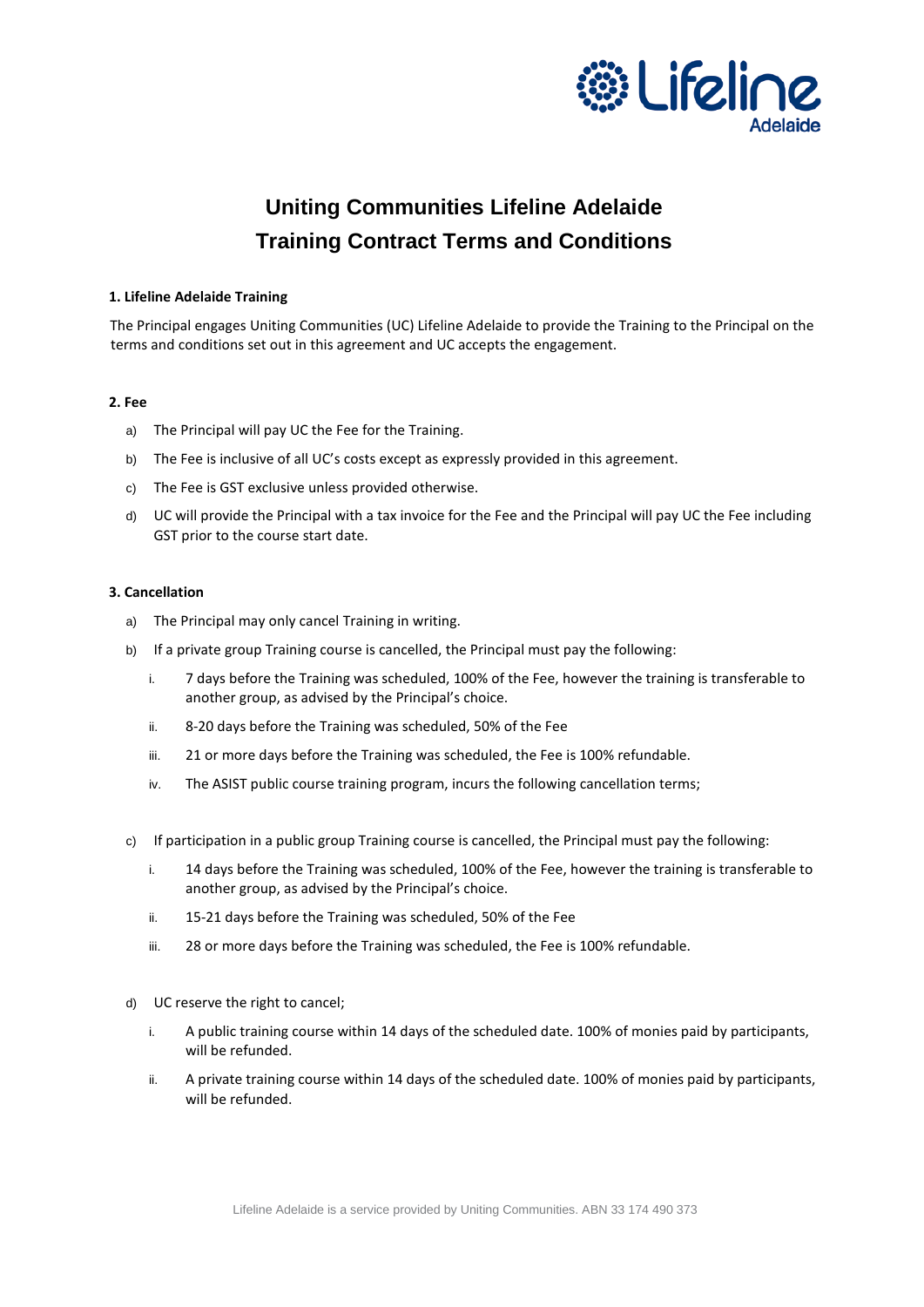# **4. Transfer**

- a) The Principal may only transfer to another training course if they notify the Principal of the proposed transfer at least 21 days before the Training is scheduled. In the case of the ASIST public course training program, the Principal my only transfer to another ASIST public course training program if they notify the Principal of the proposed transfer at least 28 days before the training is scheduled
- b) If the Principal wants to transfer to a different training course less than 21 days before the Training is scheduled, this is treated as a cancellation and clause 3 applies.

# **5. Substitution**

Substitution of an attendee of Training may be made at any time and no fee will be incurred.

# **6. Consultant's obligations**

UC will ensure that Training is provided safely in a diligent, careful, skilful and competent manner.

# **7. Workplace Safety & Health**

If the Training or any part thereof is to be performed at the Principal's premises, the Principal shall ensure a safe work environment and the Principal agrees to comply with all applicable workplace safety and health legislation.

# **8. Relationship of the Parties**

The relationship between the Principal and UC is that of a principal and independent contractor. Nothing contained in this agreement will constitute or deem UC or any of its employees or agents to be a partner, employee or agent of the Principal.

# **9. Confidential Information**

UC will not:

a) disclose any Confidential Information without the Principal's prior written approval;

or

b) use or allow any person to use the Confidential Information for any purpose other than the performance of the Training except to the extent the disclosure or use is required by law or for UC's record keeping purposes.

## **10. Intellectual Property**

- a) The Principal agrees that all Materials and all right, title and interest in the Materials developed as a result of this agreement vest in UC and will be the property of UC.
- b) The Principal hereby assigns to UC without further compensation, all Intellectual Property Rights in all or any part of the Materials (which includes all past, present and future Materials) throughout the world or other material or subject matter created by or on behalf of the Principal whether under this agreement or otherwise.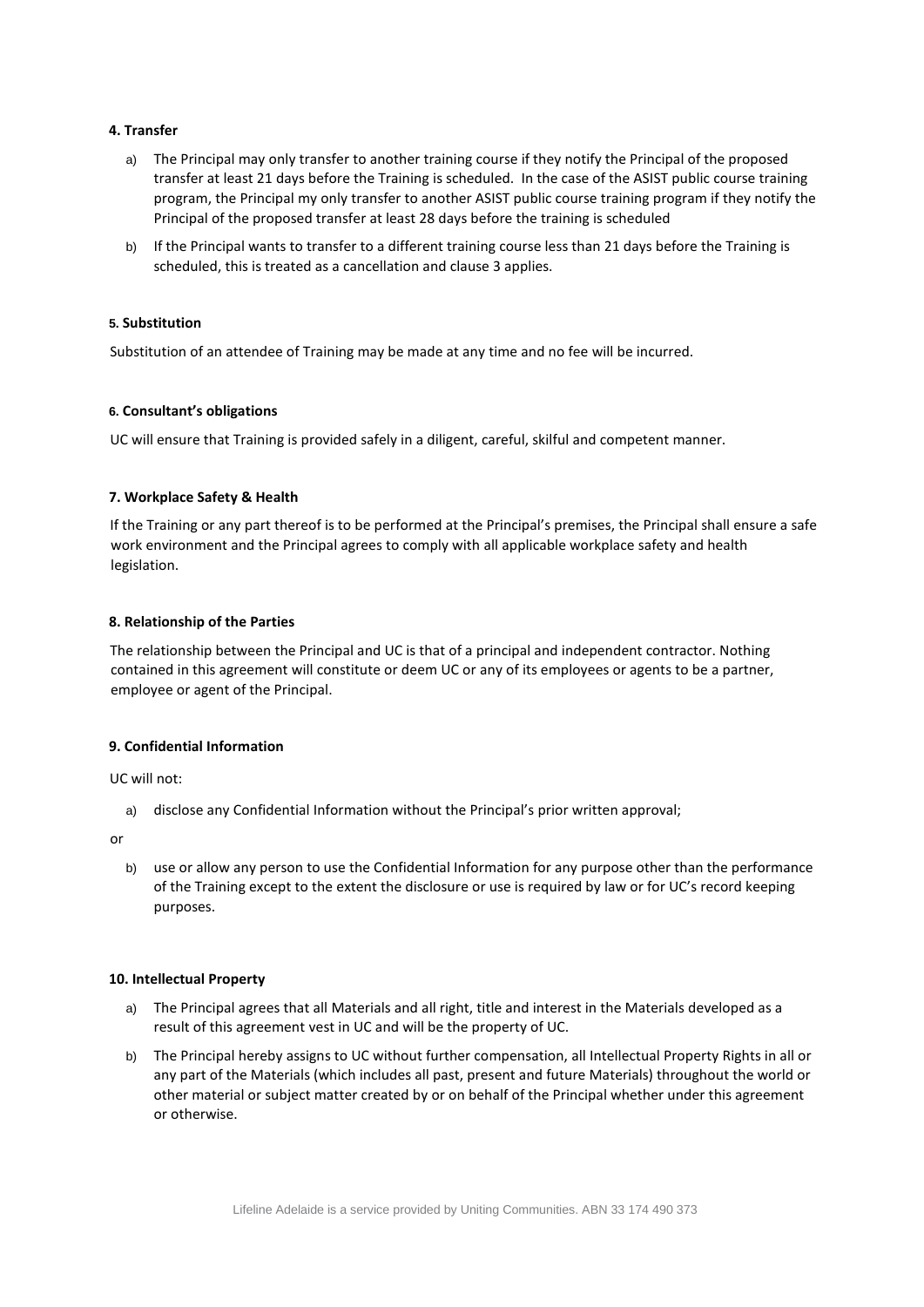## **11. Termination**

- a) Either party may terminate this agreement if the other party commits any material breach of any provision of this agreement and the material breach is not remedied within one week of written notice.
- b) This agreement may be terminated by either party without cause at any time by giving 30 days notice to the other.

# **12. Insurance**

UC must take out, keep current, and produce to the Principal on request, evidence of public liability and professional indemnity insurance in an adequate amount according to industry practice.

## **13. Indemnity**

UC agrees to indemnify the Principal against all damages, loss, liabilities and claims arising directly from:

- a) a breach by UC of its obligations under this agreement;
- b) any negligent act or omission of UC in connection with the performance of the agreement, provided always that UC will not be liable to the extent that the liability was caused or contributed to by the Principal.

#### **14. Debt Recovery**

The Principal agrees that it will pay all costs, including debt collection agency fees and solicitor's costs, incurred by UC in taking steps to recover any monies owing to UC whether or not legal proceedings are issued for recovery of the monies.

#### **15. General**

## **15.1 Whole Agreement**

The Proposal, Training Contract Standard Terms and Conditions and any Schedules comprise the whole agreement between the parties concerning the subject matter and replace any prior agreement, arrangement or understanding concerning the subject matter.

## **15.2 Precedence of Documents**

If there is any conflict between the documents constituting the agreement, the documents will

rank as follows: a) Any agreeance made in writing between the two parties;

- b) Training Contract Standard Terms and Conditions; and
- c) Schedules.

#### **15.3 Variation**

A variation to this agreement must be in writing and signed by the parties.

#### **15.4 Severability**

Any provision of, or the application of any provision of, this agreement which is void, illegal or unenforceable in any jurisdiction does not affect the validity, legality or enforceability of that provision in any other jurisdiction or of the remaining provisions in that or other jurisdiction.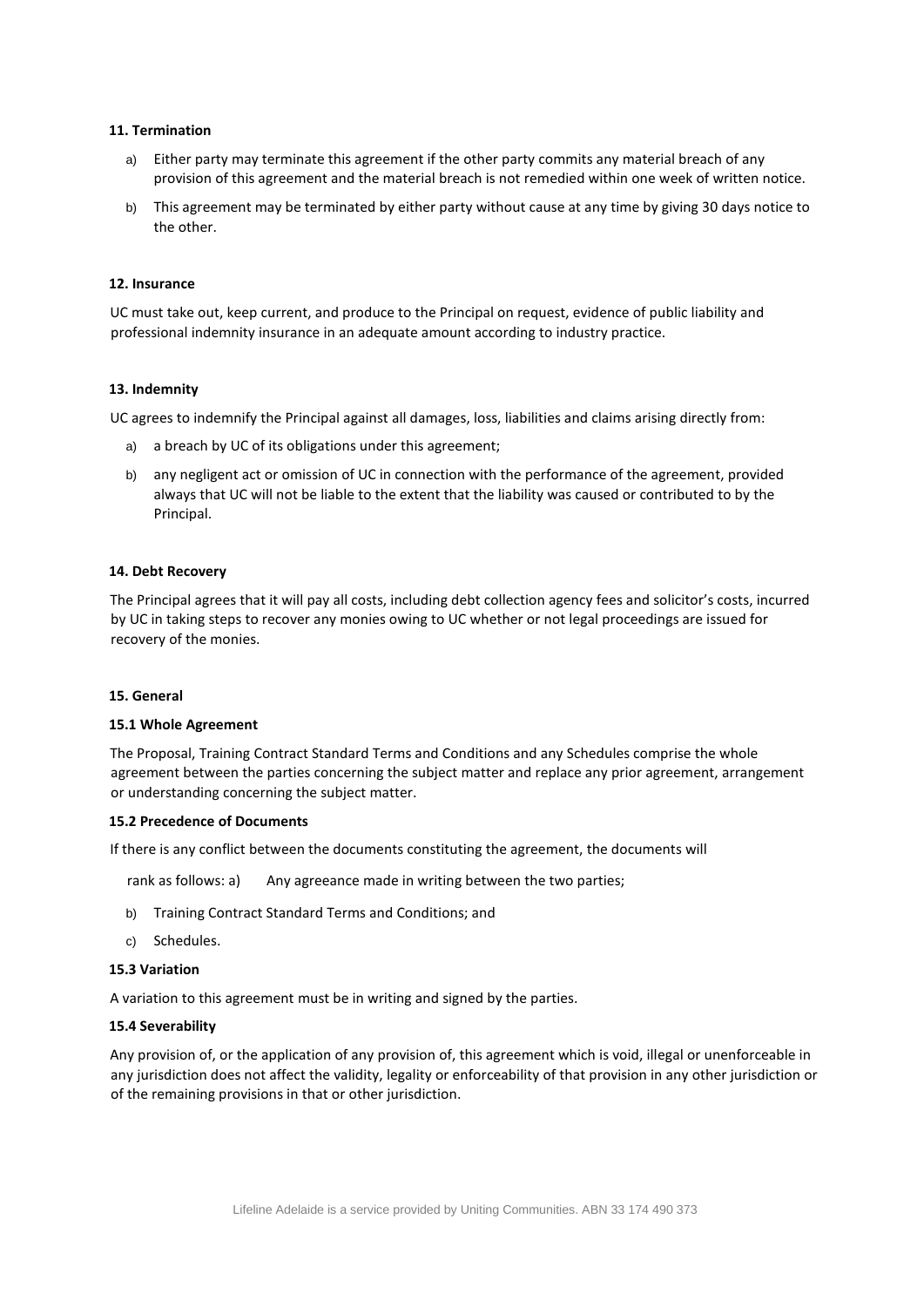## **15.5 Counterparts**

This agreement may be executed in any number of counterparts. All counterparts, taken together, constitute one instrument. A party may execute this agreement by signing any counterpart.

## **15.6 Governing Law**

This agreement is governed by the laws of South Australia. Each Party irrevocably submits to the non-exclusive jurisdiction of the courts of South Australia.

## **15.7 Assignment**

A party may not assign the benefit of this agreement or any part of it without the prior written consent of the other party, which may not be unreasonably withheld.

# **15.8 Principal's terms and conditions not a part of the agreement**

If the Principal supplies the Principal's terms and conditions on any document at any time (including on consignment notes or other documents) the Principal's terms and conditions will be of no legal effect; and not constitute part of the contract for the performance of the Training, even if a representative of UC signs a document that indicates that the Principal's terms and conditions apply.

# **16. Definitions and Interpretation**

# **16.1 Definitions**

The following words have these meanings in this agreement unless the contrary intention appears:

**Confidential Information** means any information relating to the Principal or its affairs and includes:

a) any information relating to the Principal, its clients or its businesses which is not in the

public domain; and b) any trade secrets of the Principal;

**Fee** means the fee as agreed by the parties for the Training;

**GST** means goods and services tax or similar value added tax levied or imposed in Australia pursuant to the GST Act or otherwise on a supply;

**GST Act** means a New Tax System (Goods and Services Tax) Act 1999;

**Intellectual Property Rights** means all statutory and other proprietary rights and interests including copyrights and all rights in the nature of copyright, patents, pending patents, trade marks, service marks, trade names, domain names, designs, circuit layouts, database rights and all other intellectual property rights;

**Lifeline** means Lifeline Adelaide which is a Service of Uniting Communities;

**Materials** means all works as defined in the Copyright Act 1968 (Commonwealth), and all other things including, but not limited to, documents, ideas, reports, formulations, systems, research, inventions, plans, designs, slogans and all intellectual property relating in any way to the business activities of the Principal, or any client of the Principal, which may be produced, improved, developed or otherwise brought into existence by UC, alone or with others, in the course of providing the Training, whenever and wheresoever;

**Principal** means the company, organisation, person or persons described as Principal in the proposal or if not described the company, person or persons booking or receiving the Training.

**Training** means the Training provided by Uniting Communities or its service Lifeline Adelaide.

**UC** means Uniting Communities or Lifeline Adelaide which is a service of Uniting Communities as provided in the proposal or other relevant documentation and includes, where the context permits, Uniting Communities legal representatives, successors, directors, officers, employees, agents and related bodies corporate;